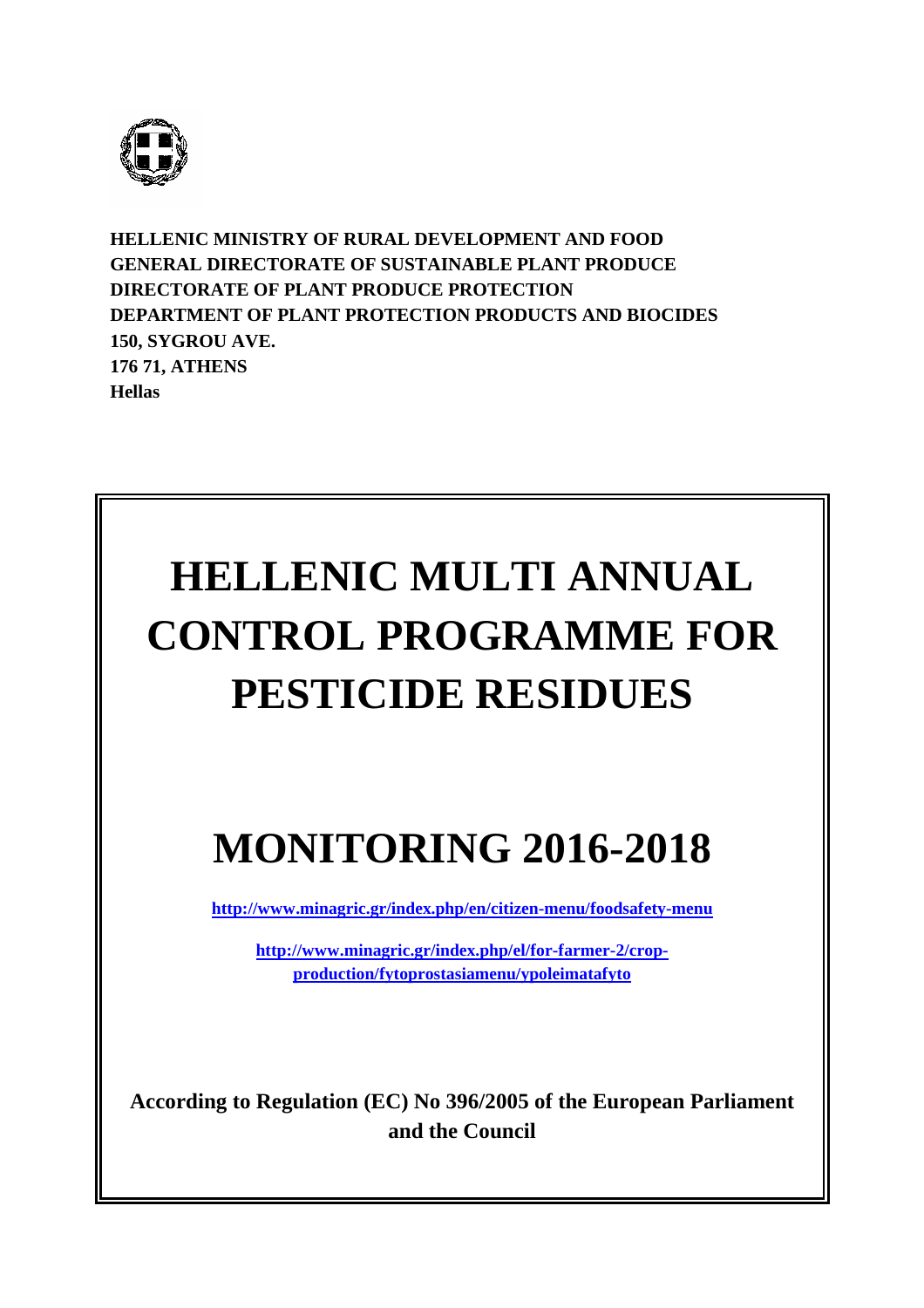## **TABLE OFCONTENTS**

|                                                         | Page |
|---------------------------------------------------------|------|
| 1. Introduction                                         |      |
| 2. Criteria applied in drawing up the programme         | 4    |
| 3. Products of plant and animal origin to be<br>sampled |      |
| 4. Number of samples                                    | 8    |
| 5. Pesticides to be analysed                            | 13   |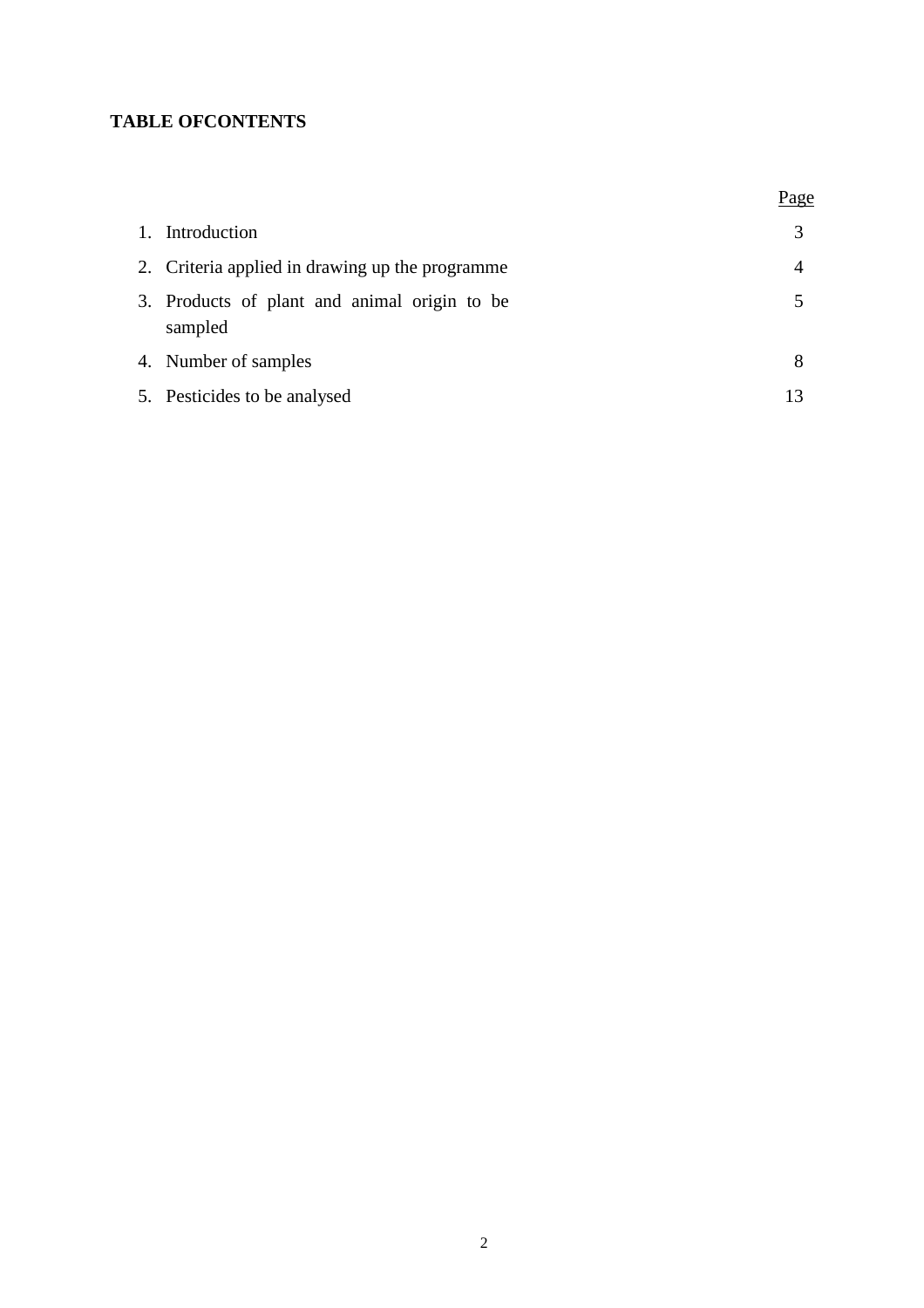#### **1. INTRODUCTION**

Multiannual national control programme for pesticide residues (Monitoring) 2016-2018 has been established according to terms and conditions of Articles 26-35 of Regulation (EC) No 396/2005 of the European Parliament and the Council, of 23.02.2005.

 The planned controls on pesticide residues, consisting of sampling and laboratory analysis, will be carried out in order to enforce compliance with Regulation (EC) No 396/2005 in accordance with the relevant provisions of EU law relating to official controls for food and feed.

The programme is risk-based and the distribution of the samples intends to ensure that the results are representative of the market. It aims at assessing consumer exposure in order to achieve a high level of protection and application of good agricultural practice in all stages of production and harvest of agricultural products.

The Community Control Programme according to Commission Regulation (EC) No 2015/595, of  $15<sup>th</sup>$  of April 2015, concerning a Coordinated Multiannual Community Control Programme for the years 2016, 2017 and 2018 to ensure compliance with maximum levels of and to assess the consumer exposure to pesticide residues in and on food of plant and animal origin, have been incorporated in the multiannual national control programme for 2016-2018.

Updates of the multiannual national control programme for pesticide residues will be submitted annually.

Sampling strategy will be based on "from the farm to the fork" rationale, taking into account the specificities of each region of the country. The sampling methods, necessary for carrying out such controls of pesticide residues, are those provided for in JMD 91972/2003 (Directive 2002/63/EC) and in additional circulars issued which are published at the official web site of the Hellenic Ministry of Rural Development and Food http://www.minagric.gr/index.php/el/forfarmer-2/crop-production/fytoprostasiamenu/elenxoifitoprostateytikonmenu/527-odigies-ele-arxes/879 katefintiriesarxes..

 Samples will be taken by domestic production and imports, proportionally, covering points of collection, storage, packing and trade of products of plant origin (retailers, wholesalers, packaging, customs, manufacturers, etc). For feed, sampling and analysis is carried out according to 152/2009/EC as amended by Reg. 691/2013 /EC.

The official laboratories, analysing samples for pesticide residues are accredited and participate in the Community Proficiency Tests. The methods of analysis used by the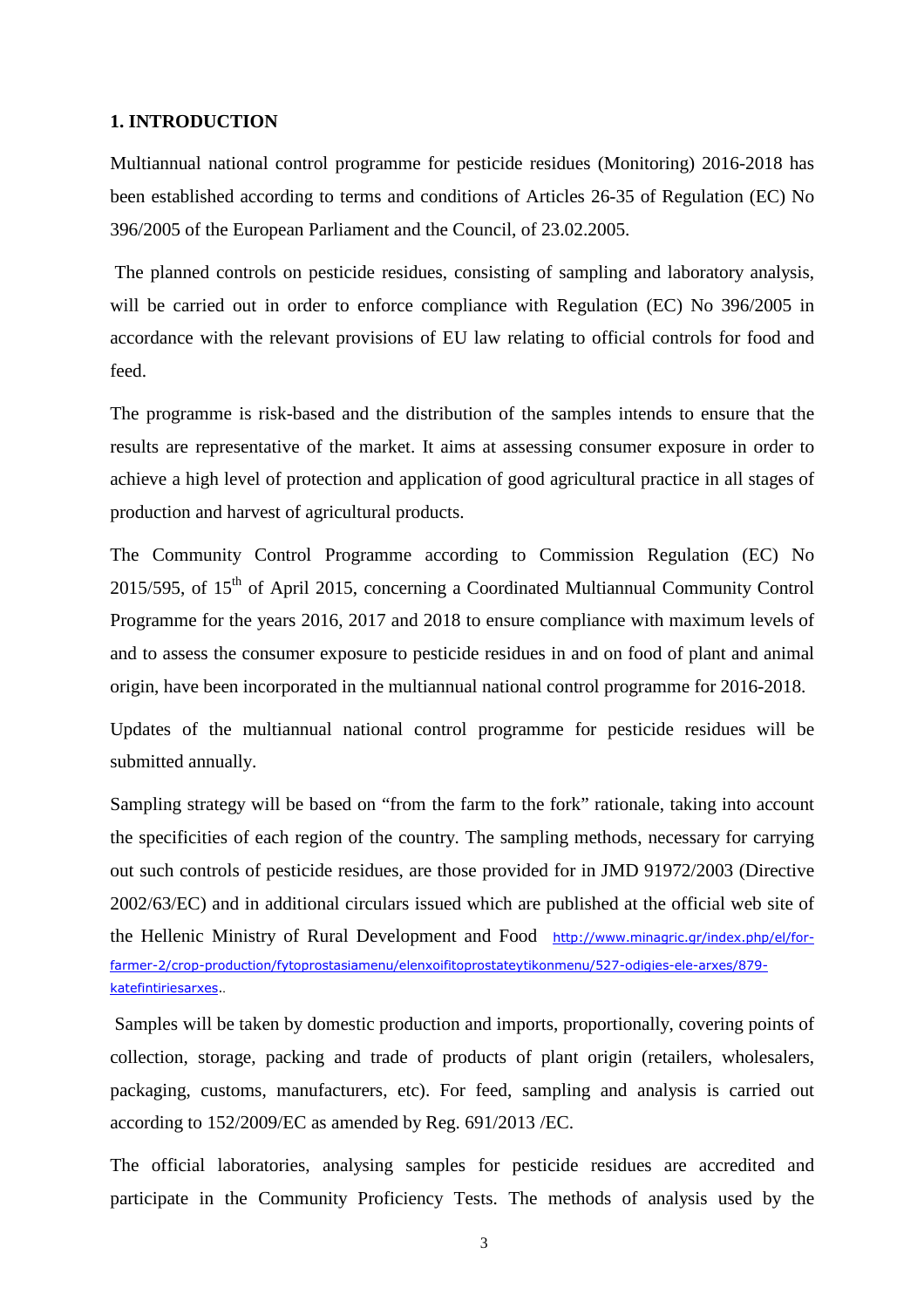laboratories comply with the criteria set out in relevant EU law provisions and other adopted technical guidelines.

Effective, proportionate and dissuasive sanctions, predicted in national legislation, will be imposed in any case of infringement of the provisions of Regulation (EC) No 396/2005.

The control programmes for pesticide residues and the report of results of the national residue monitoring are published on the official web site of the Hellenic Ministry of Rural Development and Food on an annual basis.

#### **2. CRITERIA APPLIED IN DRAWING UP THE PROGRAMME**

Based on a risk approach, the criteria and factors applied in drawing up the programme include:

- Number of samples (domestic and imported) for each product
- Agricultural produce
- Cultivation area per culture
- Expected imports
- Results from previous years' monitoring programmes
- Dietary intake contribution of each product
- Sampling location
- Pesticides used in practice by the farmers
- Community control programme
- Relevant RASFF notifications for pesticide residues
- Personnel and analytical capacity of the official laboratories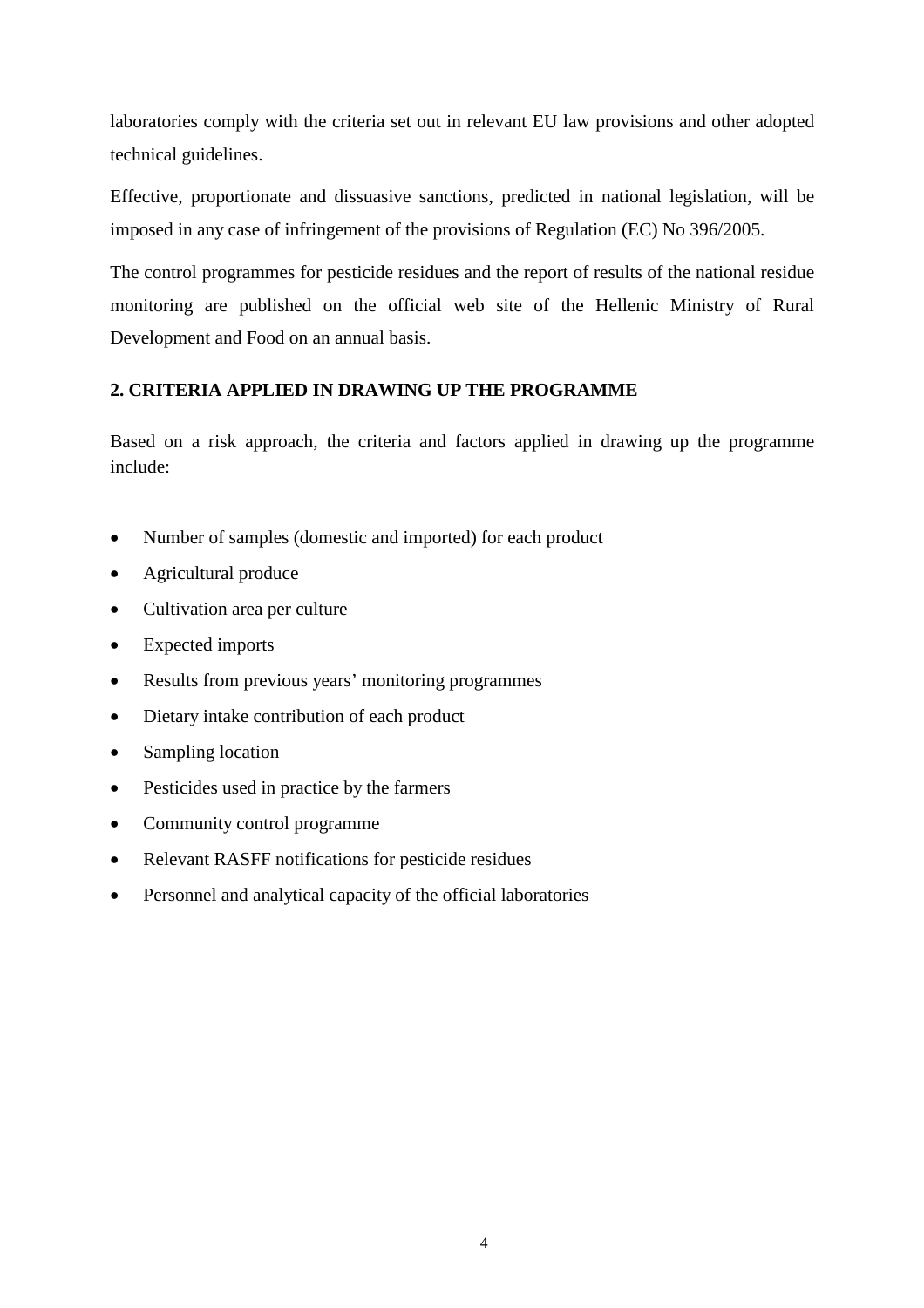#### **3. PRODUCTS OF PLANT AND ANIMAL ORIGIN TO BE SAMPLED**

Based on the above mentioned criteria, the products of plant and animal origin to be sampled during 2016, 2017 and 2018 according to Regulation (EC) No 396/2005, are:

| 2016                          | 2017                          | 2018                          |
|-------------------------------|-------------------------------|-------------------------------|
| apple                         | apple                         | almond                        |
| apricot                       | apricot                       | apple                         |
| asparagus                     | asparagus                     | apricot                       |
| aubergine (egg plant)         | aubergine (egg plant)         | asparagus                     |
| avocado                       | avocado                       | aubergine (egg plant)         |
| banana                        | banana                        | avocado                       |
| bean (with pods)              | bean (with pods)              | banana                        |
| broccoli                      | broccoli                      | bean (with pods)              |
| <b>Brussels</b> sprouts       | Brussels sprouts              | broccoli                      |
| cabbage                       | cabbage                       | Brussels sprouts              |
| carrot                        | carrot                        | cabbage                       |
| cauliflower                   | cauliflower                   | carrot                        |
| cherry                        | chickpeas                     | cauliflower                   |
| chestnut                      | cherry                        | chickpeas                     |
| chickpeas                     | chestnut                      | cherry                        |
| courgette                     | chickpeas                     | chestnut                      |
| cucumber                      | corn                          | chickpeas                     |
| fig                           | courgette                     | corn                          |
| grapes (table and wine)       | cucumber                      | courgette                     |
| grapefruit                    | fig                           | cucumber                      |
| herbs (various)               | grapes (table and wine)       | fig                           |
| herbal infusions from flowers | grapefruit                    | grapes (table and wine)       |
| (chamomile)                   | herbs (various)               | grapefruit                    |
| kiwi                          | herbal infusions from flowers | hazelnuts                     |
| leek                          | (chamomile)                   | herbs (various)               |
| lemon                         | kiwi                          | herbal infusions from flowers |
| lettuce                       | leek                          | (chamomile)                   |
| mandarin                      | lemon                         | kiwi                          |
| melon                         | lentils                       | leek                          |
| okra                          | lettuce                       | lemon                         |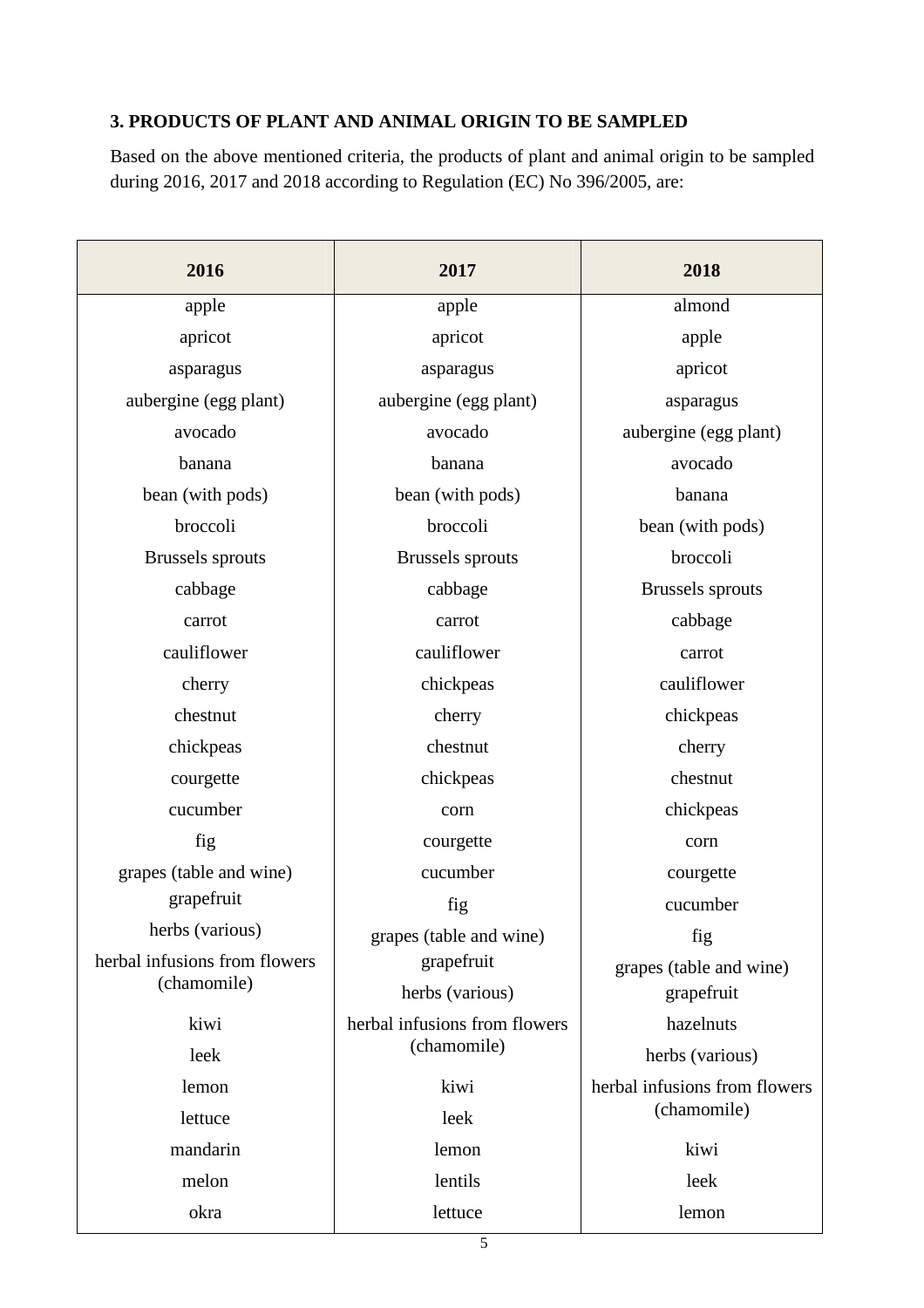olive oil onion orange orange juice parsley peach/nectarine pear peas without pod (fresh/frozen) pepper plum pomegranate potato quince rice rocket (similar leafy) rocket-radish rye flour spinach strawberry table olives tea, herbs tomato sweet corn vine leaves watermelon wheat grain organic products of plant origin baby food of plant origin feed of plant origin swine fat cows milk processed products nuts- winevarious juices

mandarin melon okra olive oil onion orange orange juice parsley peach/nectarine pear peas without pod (fresh/frozen) pepper plum pomegranate potato quince rice rocket rocket-(similar leafy) spinach strawberry table olives tea, herbs tomato sweet corn vine leaves watermelon wheat grain organic products of plant origin baby food of plant origin feed of plant origin poultry fat liver (bovine and other ruminants, swine and poultry)

lentils lettuce mandarin melon mushrooms okra olive oil onion orange orange juice parsley peach/nectarine pear peas without pod (fresh/frozen) pepper plum pomegranate potato quince rice rocket rocket-(similar leafy) spinach strawberry table olives tea, herbs tomato sweet corn vine leaves watermelon wheat grain organic products of plant origin baby food of plant origin feed of plant origin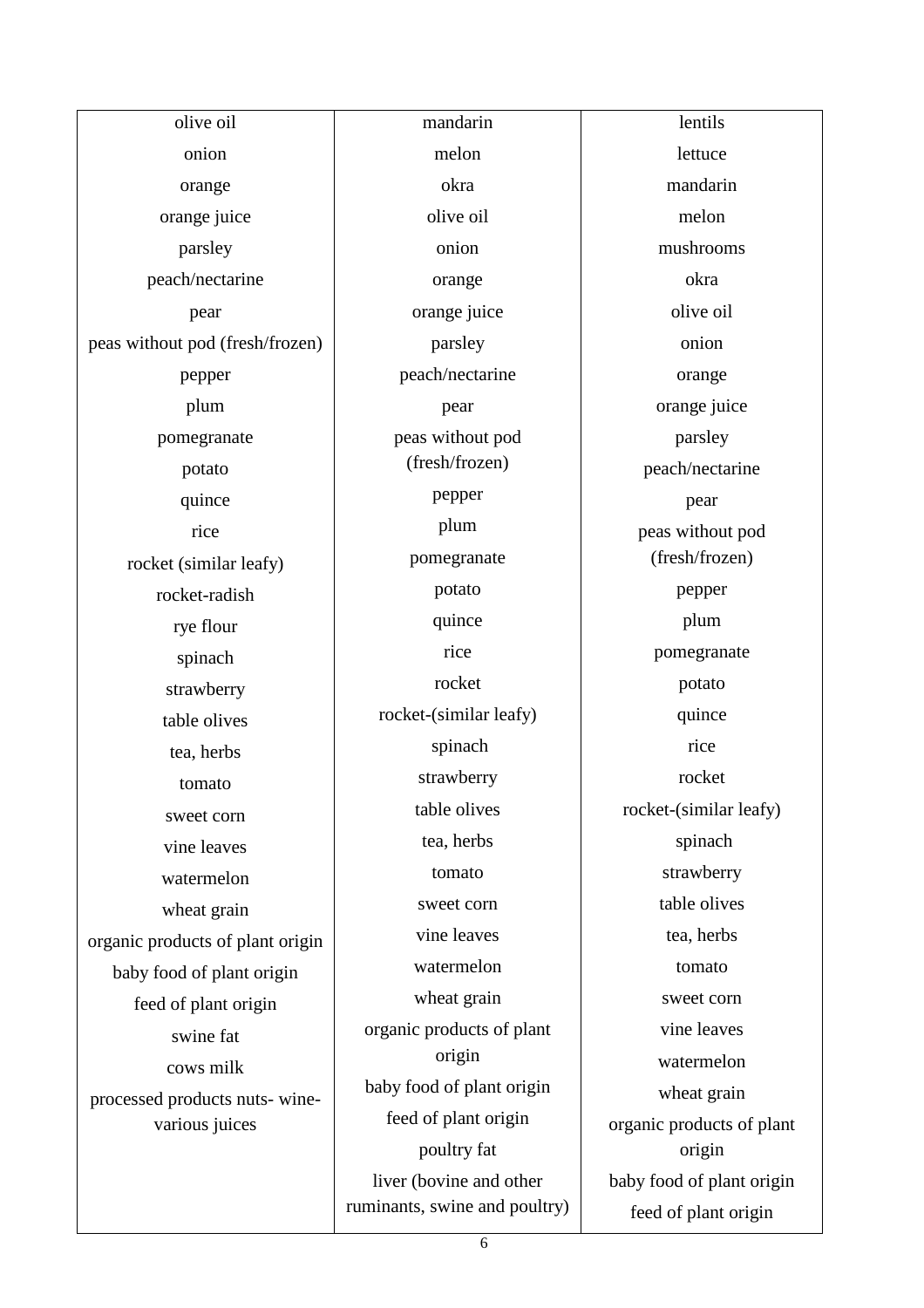| processed products nuts- | butter                                          |
|--------------------------|-------------------------------------------------|
| wine-various juices      | chicken eggs                                    |
|                          | processed products nuts-<br>wine-various juices |
|                          |                                                 |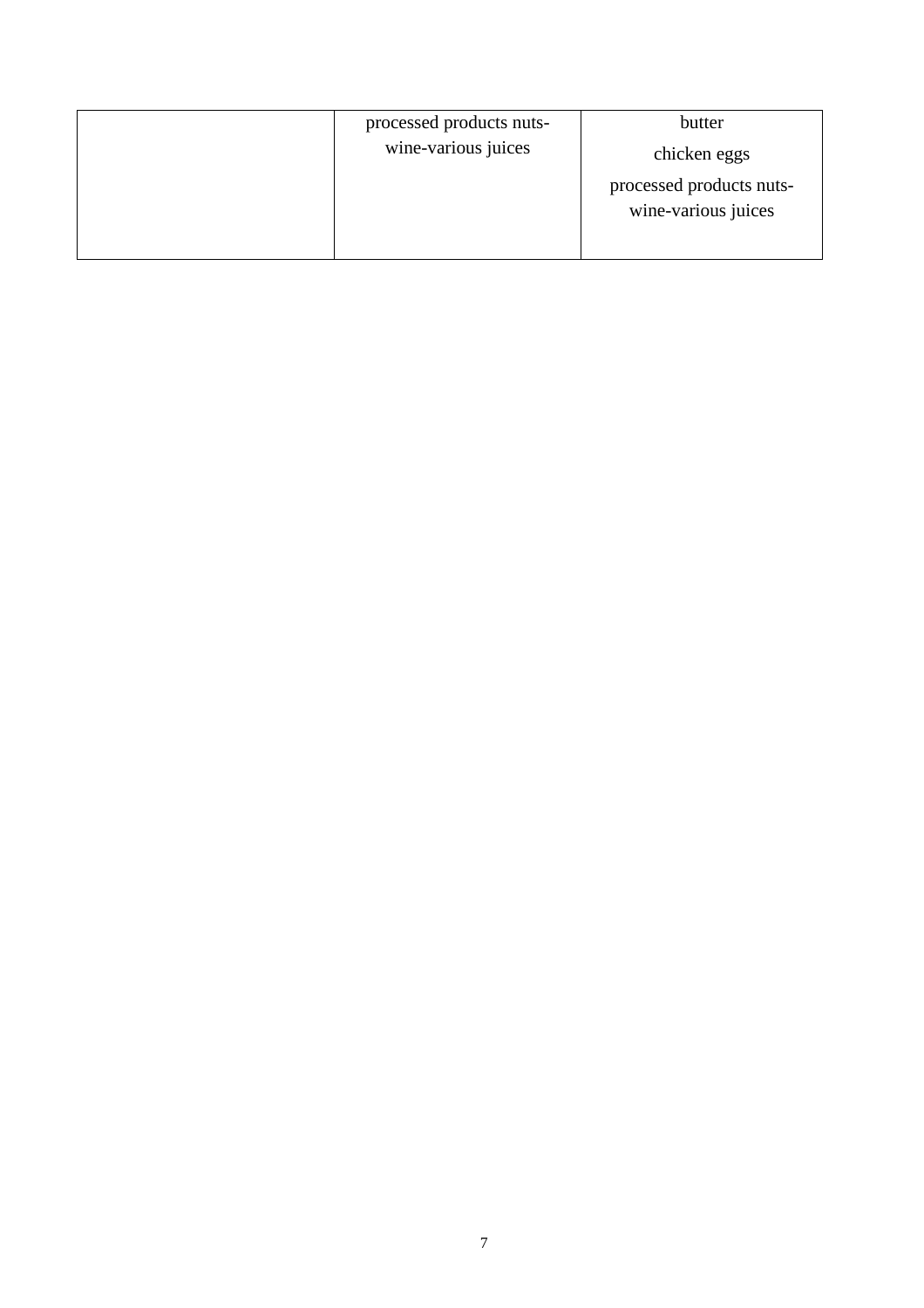## **4. NUMBER OF SAMPLES**

The distribution of the number of samples per product is analysed on the following tables:

| Product of plant/animal origin            | <b>Number of samples</b> |
|-------------------------------------------|--------------------------|
| apple                                     | 82                       |
| apricot                                   | 61                       |
| asparagus                                 | 20                       |
| aubergine (egg plant)                     | 74                       |
| avocados                                  | 5                        |
| banana                                    | 27                       |
| bean (with pods)                          | 42                       |
| broccoli                                  | 13                       |
| brussels sprouts                          | 5                        |
| cabbage                                   | 29                       |
| carrot                                    | 46                       |
| cauliflower                               | 20                       |
| cherry                                    | 56                       |
| chestnut                                  | 6                        |
| courgette                                 | 65                       |
| cucumber                                  | 88                       |
| figs                                      | 10                       |
| grapes (table)                            | 84                       |
| grapes (wine)                             | 47                       |
| grapefruit                                | $\tau$                   |
| herbs (various)                           | 5                        |
| herbal infusions from flowers (chamomile) | 5                        |
| kiwi                                      | 52                       |
| leek                                      | 15                       |
| lemon                                     | 35                       |
| lentils                                   | $\boldsymbol{0}$         |
| lettuce                                   | 77                       |
| mandarin                                  | 55                       |
| melon                                     | 57                       |
| okra                                      | 8                        |
| olive oil                                 | 180                      |
| onion (fresh)                             | 10                       |
| orange                                    | 71                       |
| parsley                                   | 5                        |
| peach/nectarine                           | $77 \,$                  |
| pear                                      | 71                       |
| peas without pods (fresh/frozen)          | 20                       |
| pepper                                    | 91                       |
| plum                                      | 28                       |

## **Year 2016**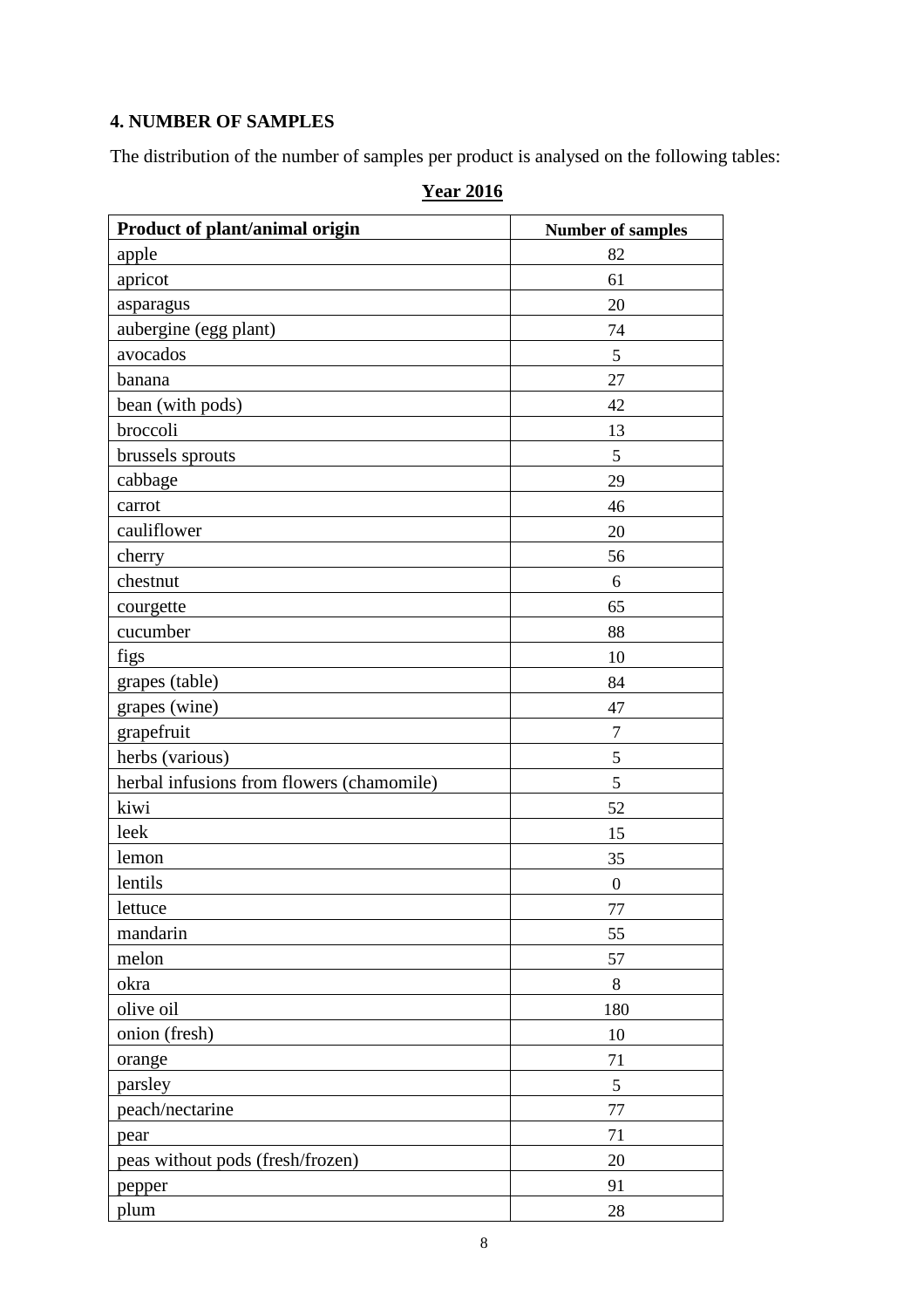| pomegranate                                 | 23             |
|---------------------------------------------|----------------|
| potato                                      | 73             |
| quinces                                     | $\overline{2}$ |
| rocket (similar leafy)                      | 14             |
| rice                                        | 19             |
| rye flour (or rye grains)                   | 15             |
| spinach                                     | 61             |
| strawberry                                  | 48             |
| table olives                                | 15             |
| tomato                                      | 93             |
| sweet corn                                  | 5              |
| vine leaves                                 | 13             |
| watermelon                                  | 19             |
| wheat grains                                | 9              |
| organic products of plant origin            | 57             |
| orange juice                                | 5              |
| baby food of plant origin                   | 10             |
| feed of plant origin                        | 10             |
| processed products-nuts-various juices-wine | 120-150        |
| swine fat                                   | 15             |
| cows milk                                   | 15             |

## **Year 2017**

| Product of plant/animal origin | 2017 |
|--------------------------------|------|
| apple                          | 78   |
| apricot                        | 51   |
| asparagus                      | 20   |
| aubergine (egg plant)          | 89   |
| avocados                       | 5    |
| banana                         | 27   |
| bean (with pods)               | 47   |
| broccoli                       | 13   |
| brussels sprouts               | 5    |
| cabbage                        | 19   |
| carrot                         | 47   |
| cauliflower                    | 20   |
| cherry                         | 66   |
| chestnut                       | 6    |
| chickpeas                      | 10   |
| corn                           | 10   |
| courgette                      | 75   |
| cucumber                       | 89   |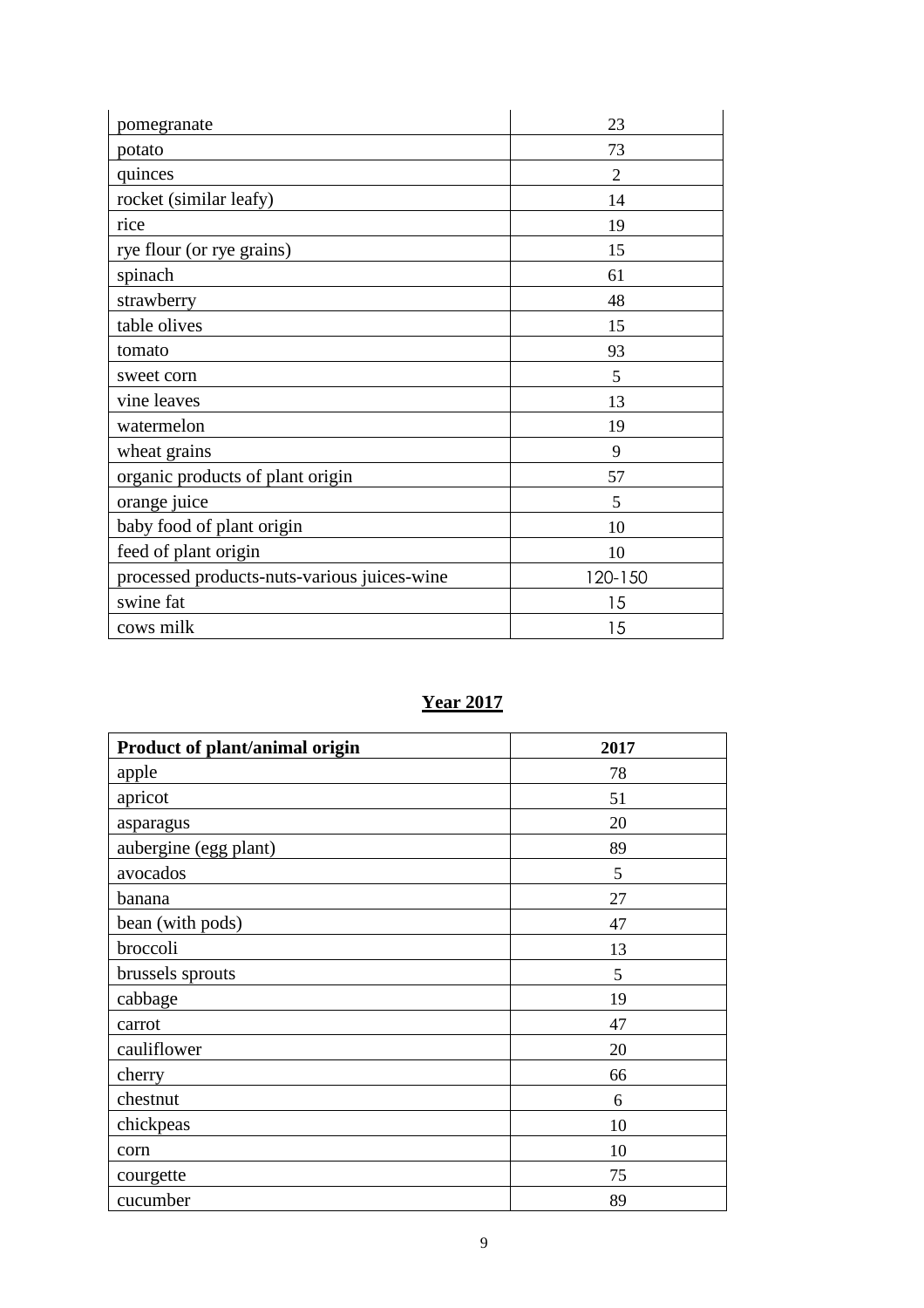| figs                                              | 10             |
|---------------------------------------------------|----------------|
| grapes (table)                                    | 84             |
| grapes (wine)                                     | 42             |
| grapefruit                                        | $\tau$         |
| herbs (various)                                   | 5              |
| herbal infusions from flowers (chamomile)         | 5              |
| kiwi                                              | 53             |
| leek                                              | 3              |
| lemon                                             | 35             |
| lentils                                           | 10             |
| lettuce                                           | 72             |
| mandarin                                          | 65             |
| melon                                             | 47             |
| okra                                              | 8              |
| olive oil                                         | 180            |
| onion (fresh)                                     | 10             |
| orange                                            | 71             |
| parsley                                           | 5              |
| peach/nectarine                                   | 72             |
| pear                                              | 67             |
| peas without pods (fresh/frozen)                  | 20             |
| pepper                                            | 91             |
| plum                                              | 28             |
| pomegranate                                       | 23             |
| potato                                            | 83             |
| quinces                                           | $\overline{2}$ |
| rocket (similar leafy)                            | 14             |
| rice                                              | 34             |
| spinach                                           | 56             |
| strawberry                                        | 43             |
| table olives                                      | 15             |
| tomato                                            | 88             |
| sweet corn                                        | 5              |
| vine leaves                                       | 13             |
| watermelon                                        | 19             |
| wheat grains                                      | 9              |
| organic products of plant origin                  | 67             |
| orange juice                                      | 5              |
| baby food of plant origin                         | 10             |
| feed of plant origin                              | 10             |
| processed products-baby food-nuts-various juices- |                |
| wine                                              | 120-150        |
| poulty fat                                        | 15             |
| liver (bovine and other ruminants, swine and      |                |
| poultry)                                          | 15             |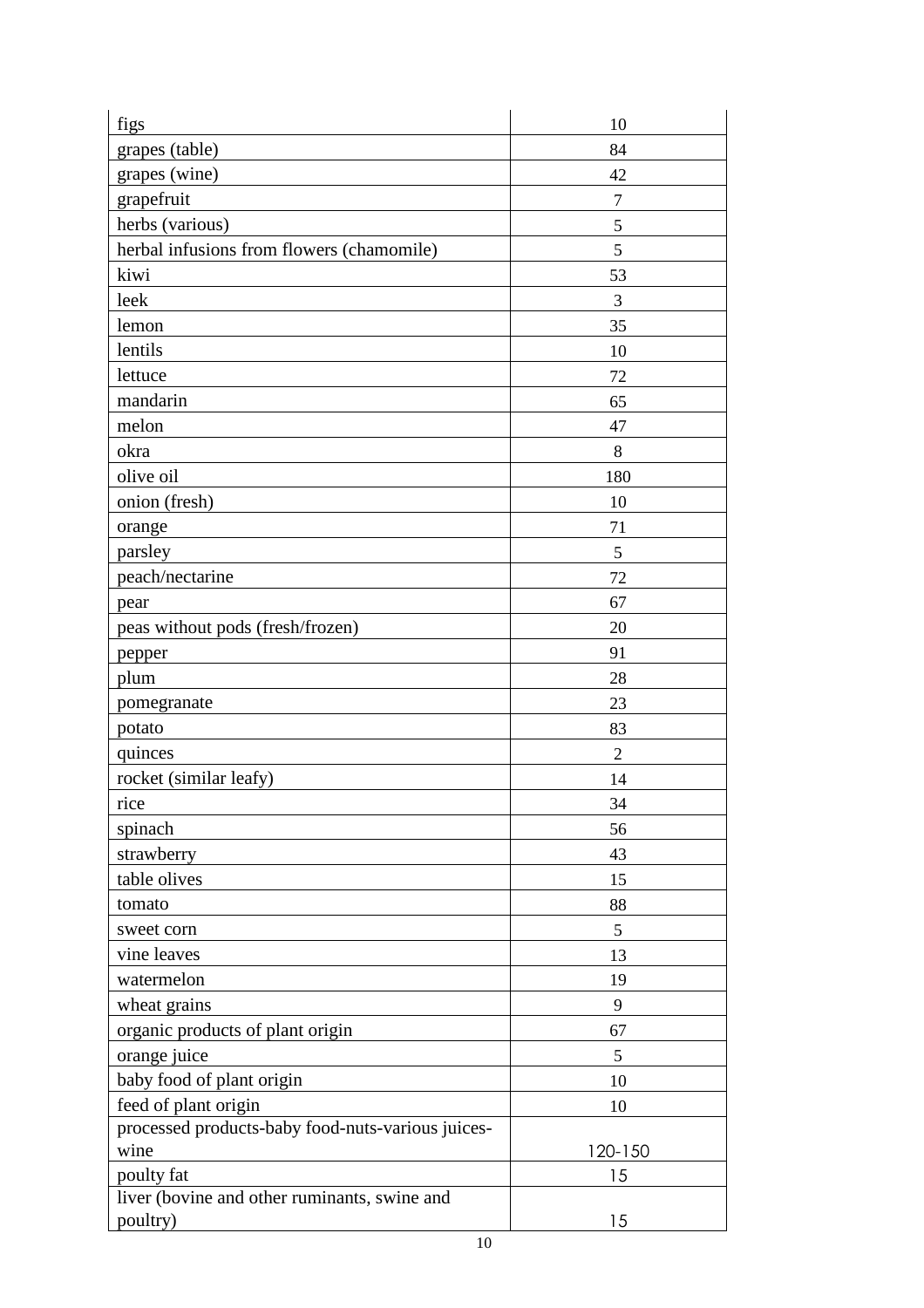**Year 2018**

| almonds                                   | 10             |
|-------------------------------------------|----------------|
| apple                                     | 83             |
| apricot                                   | 51             |
| asparagus                                 | 20             |
| aubergine (egg plant)                     | 89             |
| avocados                                  | 5              |
| banana                                    | 37             |
| bean (with pods)                          | 32             |
| broccoli                                  | 15             |
| brussels sprouts                          | 5              |
| cabbage                                   | 9              |
| carrot                                    | 47             |
| cauliflower                               | 20             |
| cherry                                    | 66             |
| chestnut                                  | 6              |
| chickpeas                                 | 10             |
| corn                                      | 10             |
| courgette                                 | 65             |
| cucumber                                  | 90             |
| figs                                      | 10             |
| grapes (table)                            | 80             |
| grapes (wine)                             | 36             |
| grapefruit                                | $\overline{7}$ |
| hazelnuts                                 | 10             |
| herbs (various)                           | 5              |
| herbal infusions from flowers (chamomile) | 5              |
| kiwi                                      | 54             |
| leek                                      | 3              |
| lemon                                     | 35             |
| lentils                                   | 10             |
| lettuce                                   | 77             |
| mandarin                                  | 65             |
| melon                                     | 57             |
| mushrooms                                 | 10             |
| okra                                      | 8              |
| olive oil                                 | 180            |
| onion (fresh)                             | 10             |
| orange                                    | 61             |
| parsley                                   | 5              |
| peach/nectarine                           | 73             |
| pear                                      | 83             |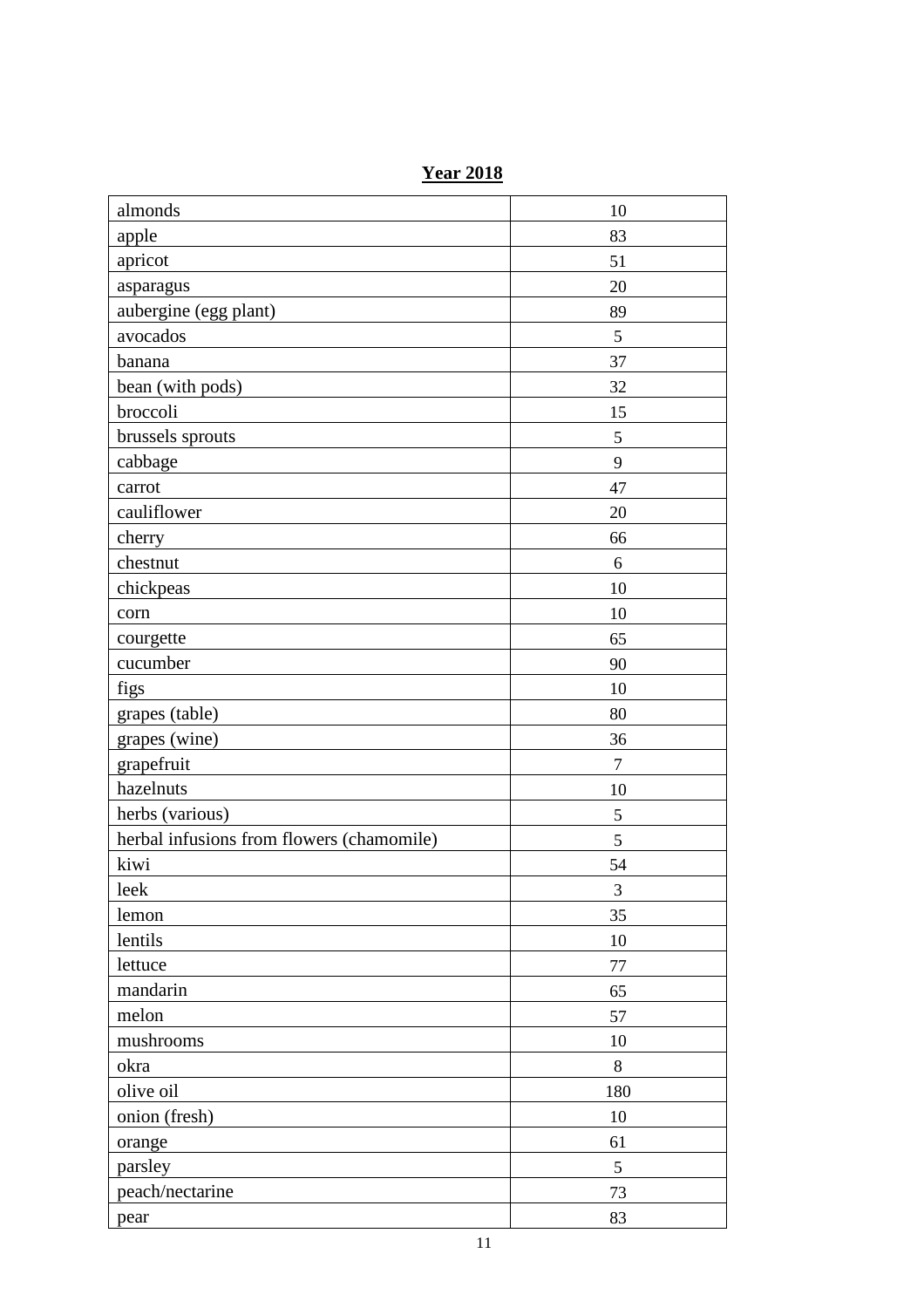| peas without pods (fresh/frozen)                  | 20             |
|---------------------------------------------------|----------------|
| pepper                                            | 91             |
| plum                                              | 28             |
| pomegranate                                       | 23             |
| potato                                            | 95             |
| quinces                                           | $\overline{2}$ |
| rocket (similar leafy)                            | 14             |
| rice                                              | 19             |
| spinach                                           | 51             |
| strawberry                                        | 43             |
| table olives                                      | 15             |
| tomato                                            | 88             |
| sweet corn                                        | 5              |
| vine leaves                                       | 13             |
| watermelon                                        | 19             |
| wheat grains                                      | 24             |
| organic products of plant origin                  | 67             |
| orange juice                                      | 20             |
| baby food of plant origin                         | 10             |
| feed of plant origin                              | 10             |
| processed products-baby food-nuts-various juices- |                |
| wine etc                                          | 120-150        |
| butter                                            | 15             |
| chicken eggs                                      | 15             |